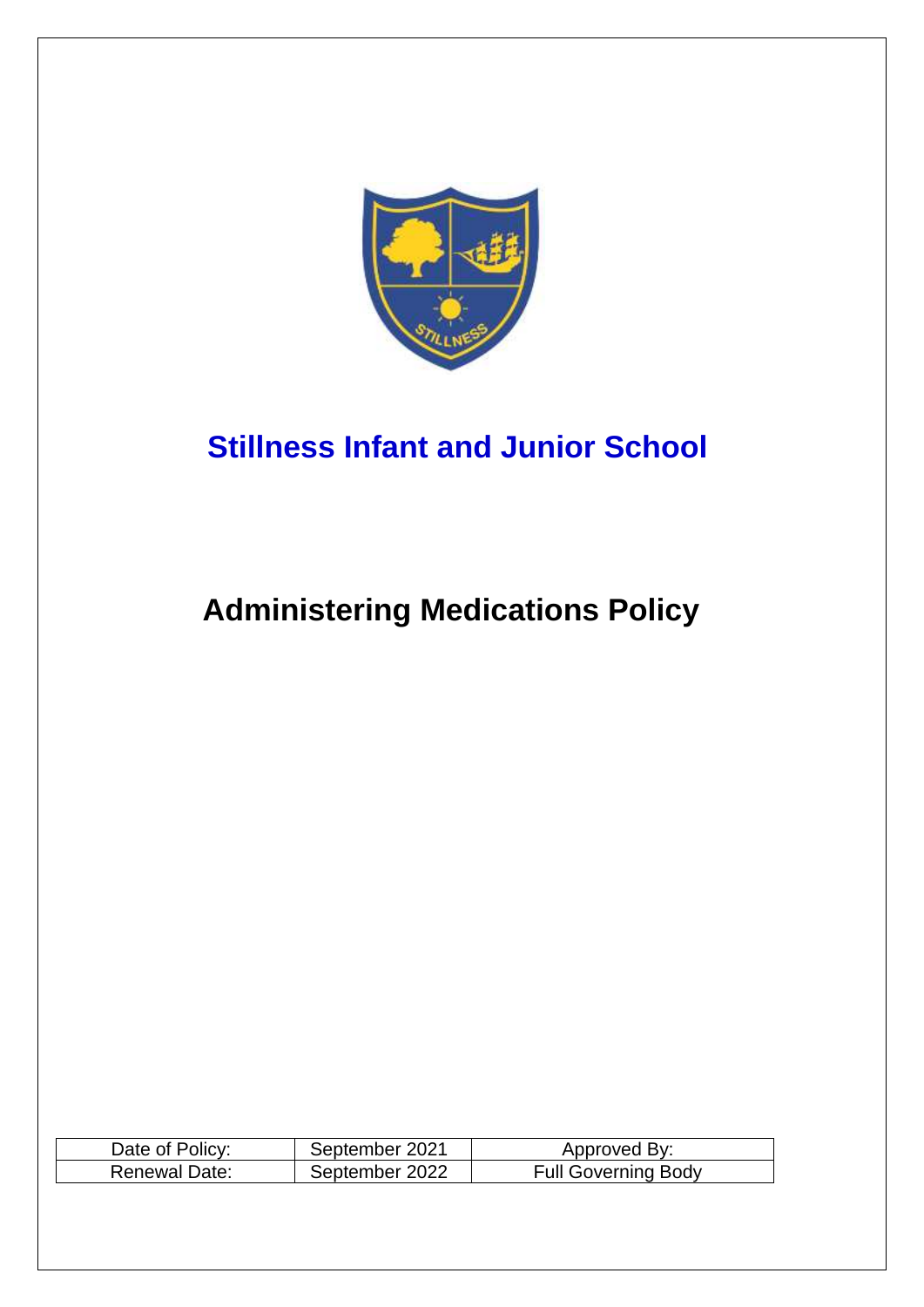## **PURPOSE**

This policy sets out the circumstances in which we may administer medicines within our school, and the procedures that we will follow.

### **CONTENTS**

- 1. Introduction
- 2. The Role of Parents/Carers
- 3. Prescription Medication
- 4. Long Term Medical Needs
- 5. Controlled Drugs
- 6. Non-Prescription Medication
- 7. Alternative Medications
- 8. Creams and Lotions
- 9. Administering Medicines
- 10. Self -Management
- 11. Refusing Medication
- 12. Offsite Visits
- 13. Disposal of Medicines
- 14. Emergency Inhalers
- 15 Emergency EpiPen's
- 16. School Medications
- 17. Emergency Procedures
- Appendix 1 Administration of Medication Permission and Record
- Appendix 2 Parental / Carer Consent to Administer Short Term Non-Prescribed Medication
- Appendix 3 Administration of Medication Continuation Sheet
- Appendix 4 Example Consent Form for Residential Visit
- Appendix 5 Consent form: Use of Emergency Salbutamol Inhaler
- Appendix 6 Consent form: Use of Emergency EpiPen Auto Injector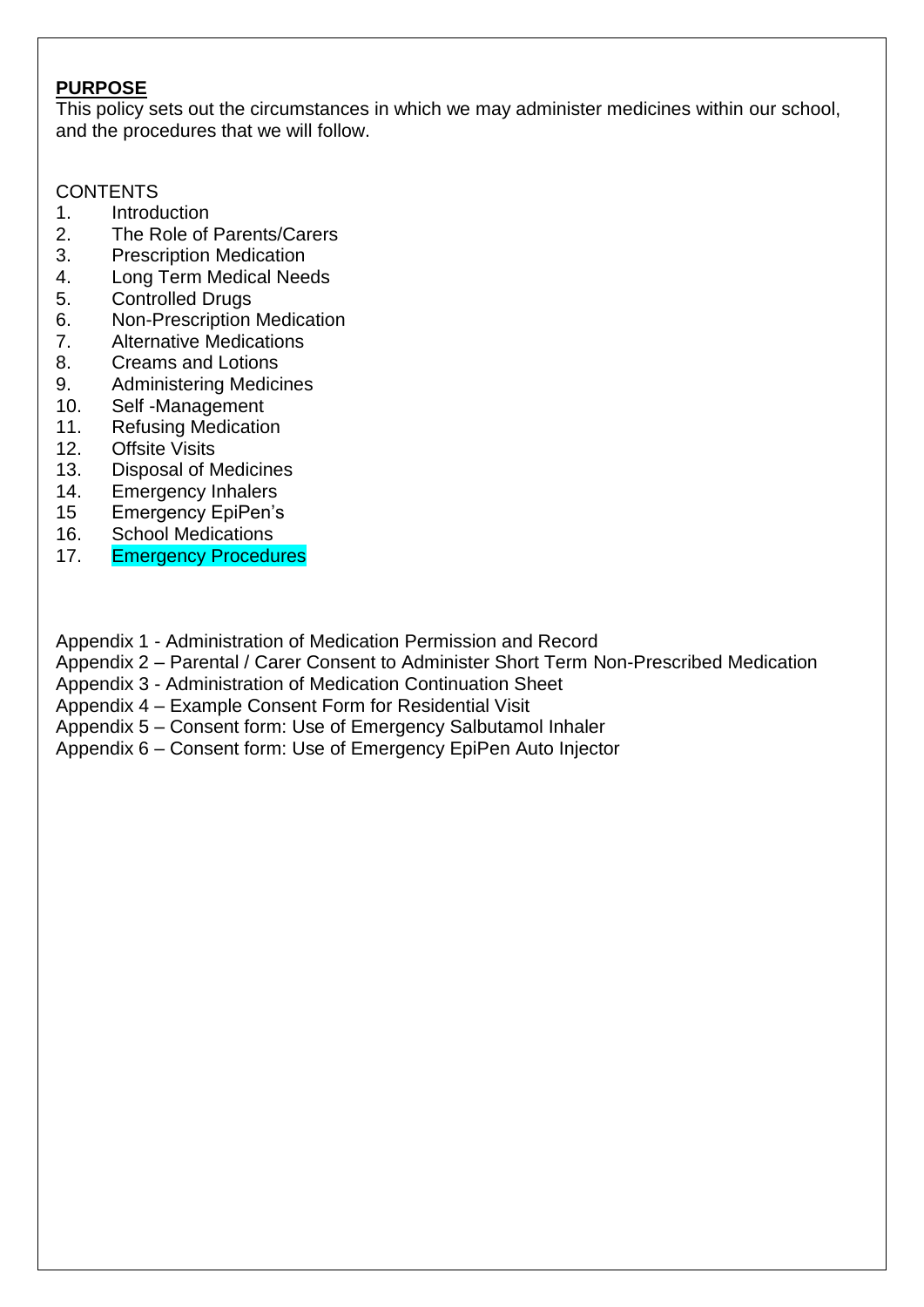### **1. Introduction**

Most pupils will at some time have a medical condition that may affect their participation in school activities and for many this will be short-term. Other pupils have medical conditions that, if not properly managed, could limit their access to education. Most children with medical needs are able to attend school regularly and, with some support from the school, can take part in most normal school activities.

Stillness Infant and Junior Schools are committed to ensuring that children with medical needs have the same right of access as other children.

## **2. The Role of Parents/Carers**

Parents/carers should, wherever possible, administer or supervise the self-administration of medication to their children. This may be by spacing the doses so that they are not required within school hours, or by the parent/carer coming into school at lunch time to administer the medication. However, this might not be practicable and in such a case parents/carers may make a request for medication to be administered to the child at school. If medicine needs to be administered during school time, then a parent or carer must bring it to the school office and fill in the Administration of Medication Permission and Record form (Appendix 1). Medication must not be given to the class teacher or brought into school by the child themselves. If medication is for a short-term condition, any remaining medication must be collected from the office by a parent or carer at the end of the school day.

The parent / carer is responsible for ensuring any medication is

- in date.
- replaced when necessary,
- is in its original container,
- collected from the school office when necessary,
- and has an appropriate medicine spoon, medicine pot or oral medicines syringe supplied.

### **3. Prescription Medication**

Prescription medicines should be administered at home wherever possible, for example, medicines that need to be taken 3 times a day can usually be taken before school, after school and at bedtime. Parents are encouraged to ask the GP whether this is possible. Prescription medicines will only be administered by the school where it would be detrimental to a child's health if it were not done. Medicines should always be provided in the original container as dispensed by a pharmacist and include the prescriber's instructions for administration. The exception to this is insulin, which must still be in date but will generally be available to school inside an insulin pen or a pump, rather than in its original container. The schools will never accept medicines that have been taken out of the container nor make changes to dosages on parental instruction. In all cases it is necessary to check:

- Name of child
- Name of medicine
- Dosage & any written instructions provided by prescriber
- Expiry date

An Administration of Medicine Permission & Record form (Appendix 1) must be completed and signed by the parent / carer.

No medication will be given without the parent's written consent. Prescribed medication, other than emergency medication, will be kept in a refrigerator or school office. All emergency medicines (asthma inhalers, epi-pens etc.) should be kept in the child's classroom and be readily available. Pupils in Stillness Junior School will keep these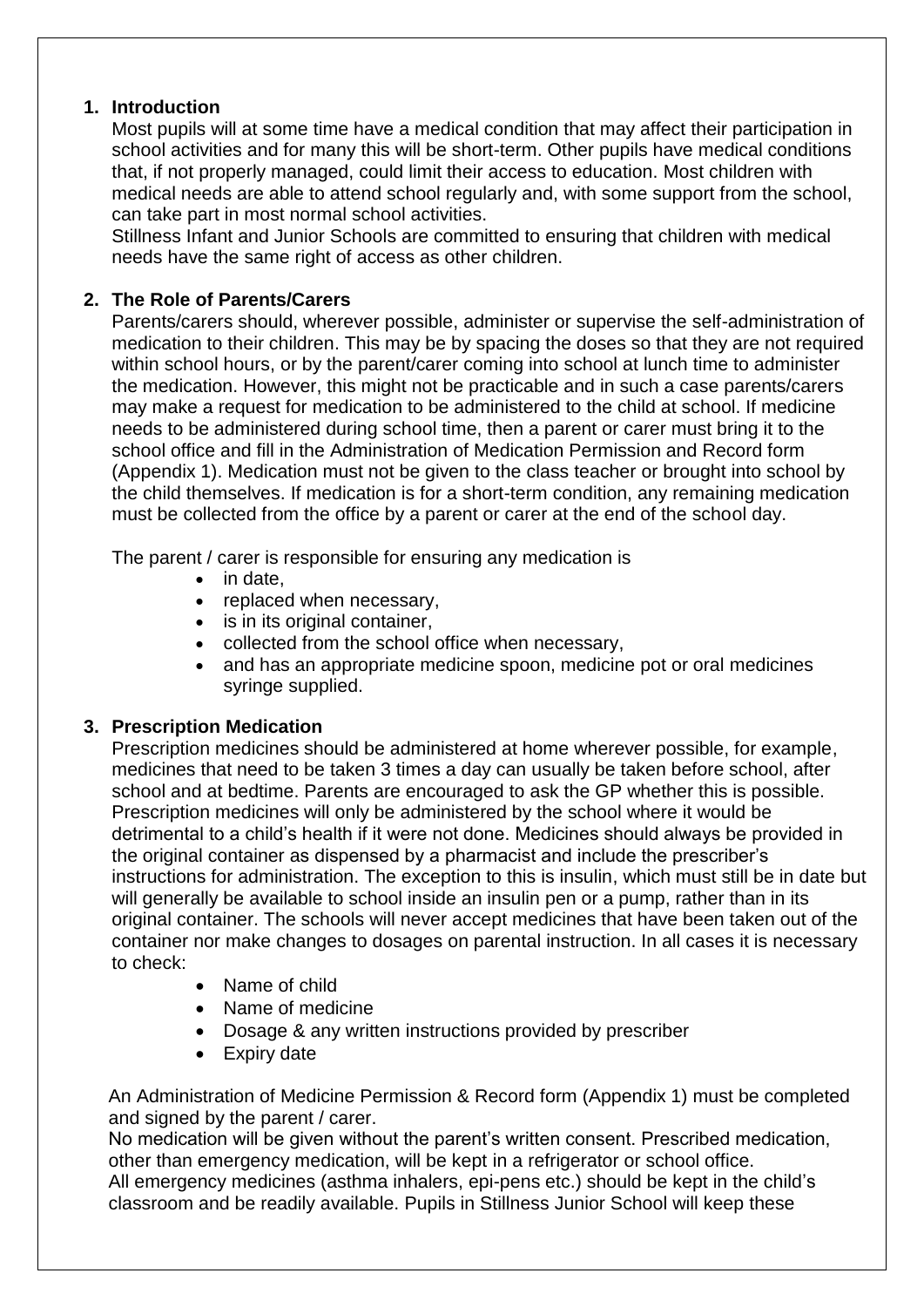medications on their persons.

A second Epi-pen for each child who requires one will be kept in the main school offices, in a box clearly labelled with the child's name and photograph.

#### **4. Long Term Medical Needs**

It is important for the school to have sufficient information regarding the medical condition of any pupil with long term medical needs. The school will draw up a health care plan for such pupils, involving the parents and the relevant health professionals.

Refer to the "Supporting Pupils at School with Medical Conditions Policy" for more information.

Appropriate training will be arranged for the administration of any specialist medication (e.g., adrenaline via an EpiPen, Buccal midazolam, insulin etc.) Staff should not administer such medicines until they have been trained to do so.

#### **5. Controlled Drugs**

Controlled drugs, such as Ritalin, are controlled by the Misuse of Drugs Act. Therefore, it is imperative that controlled drugs are strictly managed between the school and parents. Ideally controlled drugs are only brought in daily by parents, but certainly no more than a week's supply and the amount of medication handed over to the school should always be recorded.

Controlled drugs should be stored in a locked non portable container, such as a safe, and only specific named staff allowed access to it. Each time the drug is administered it must be recorded, including if the child refused to take it.

If pupils refuse to take medication, school staff should not force them to do so. The school should inform the child's parents as a matter of urgency. If necessary, the school should call the emergency services. The person administering the controlled drug should monitor that the drug has been taken.

Passing a controlled drug to another child is an offence under the Misuse of Drugs Act. As with all medicines any unused medication should be recorded as being returned to the parent/carer when no longer required. If this is not possible it should be returned to the dispensing pharmacist. It should not be thrown away.

#### **6. Non-Prescription Medication**

Where possible, both schools will avoid administering non-prescription medicine. However, we may do so, if requested by the parent, if it will facilitate the child attending school and continuing their learning. This will usually be for a short period only, perhaps to finish a course of antibiotics, to apply a lotion, or the administration of paracetamol for toothache or other pain.

However, such medicines will only be administered in school where it would be detrimental to a child's health if it were not administered during the day.

#### **A child under 16 should never be given aspirin-containing medicine, unless prescribed by a doctor.**

If non-prescription medication is to be administered, then the parent/carer must complete a Parental / Carer Consent to Administer Short Term Non-Prescribed Medication Consent form (Appendix 2), and the same procedure will be followed as for prescription medication. The medicine must be provided in its original container, with dosage information on it. The parent's instructions will be checked against the dosage information, and this will not be exceeded.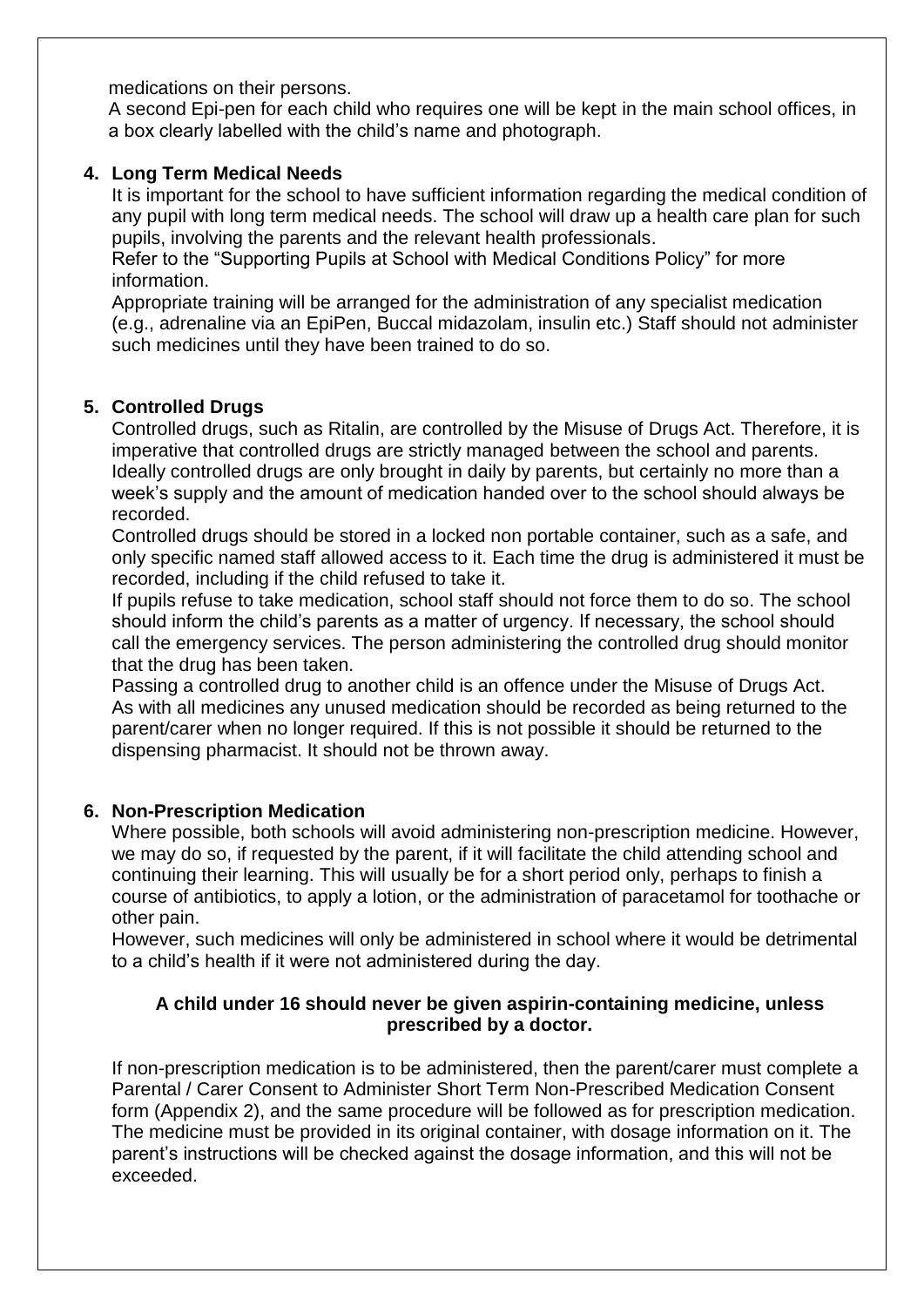#### **7. Alternative Medications**

Alternative medication, including homeopathic medication and herbal remedies, will not be administered unless prescribed or agreed by a GP/consultant.

### **8. Creams and Lotions**

Non-prescribed creams and lotions may be applied at the discretion of the Head teacher in line with this policy but only with written consent from parents and carers.

(See Intimate Care Policy)

Parents and carers are responsible for sending in the cream, labelled for the individual pupil.

Parents / Carers must inform the school on how much cream should be administered. Sun Cream

We ask parents and carers to apply sun block in the morning before coming to school.

#### **9. Administering Medicines**

Medicines will only be administered by members of staff who have been trained in the safe administration of medicines.

Appropriate training will be arranged for the administration of any specialist medication (e.g. adrenaline via an EpiPen, Buccal midazolam, insulin etc.) Staff should not administer such medicines until they have been trained to do so.

The Inclusion Lead in the infant and junior schools will maintain a record of staff trained in specialist medication for children with Individual Health Care Plans.

When a member of staff administers medicine, they will check the child's Administration of Medication Permission and Record form against the medication, to ensure that the dose and timing are correct. They will then administer the medicine as required, and record this on the form. For long-term medication, an Administration of Medication Continuation Sheet (Appendix 3) will be used as necessary.

#### **10.Self-Management**

It is important that as children get older, they should be encouraged to take responsibility and manage their own medication. This should be clearly set out in the child's health care plan in agreement with the parents, bearing in mind the safety of other pupils. Stillness Junior School Staff should be aware of the need for asthmatics to carry medication with them (or for staff to take appropriate action). This is also the case for pupils with EpiPen's. Children should know where their spare medicines are stored.

### **11.Refusing Medication**

If a child refuses to take medication staff should not force them to do so, but note this in the records and inform parents of the refusal by phone. If the refusal leads to a medical emergency, the school will call the emergency services and the parents.

### **12.Offsite Visits**

It is good practice for schools to encourage pupils with medical needs to participate in offsite visits. All staff supervising visits should be aware of any medical needs and relevant emergency procedures. Where necessary, individual risk assessments will be completed. A member of staff who is trained to administer any specific medication will accompany the pupil and ensure that the appropriate medication is taken on the visit. Inhalers must be taken for all children who suffer from asthma.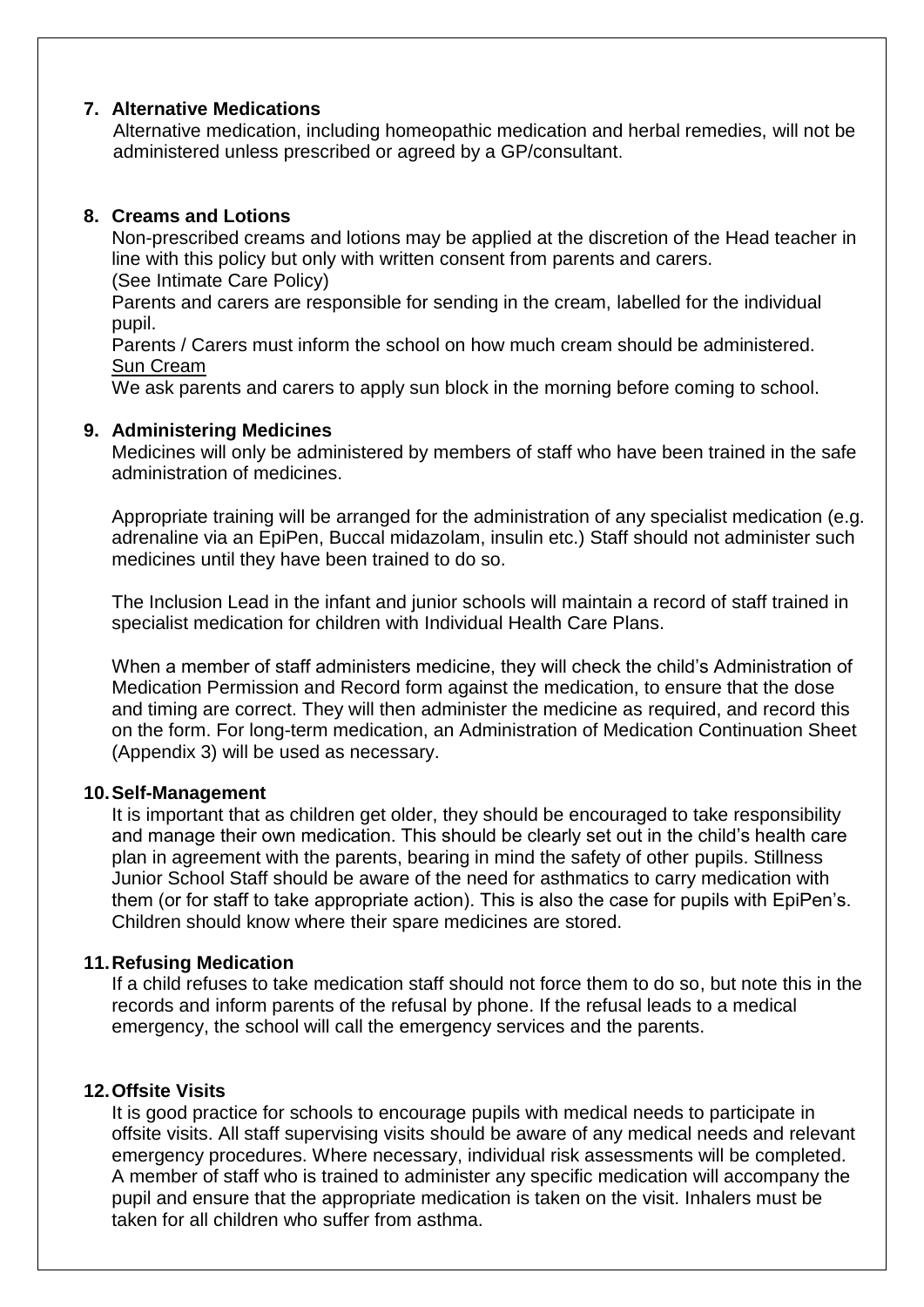Travel Sickness - Tablets can be given with written consent from a parent but the child's name, dosage, time of dose and any possible side effects (the child must have had the travel sickness preventative at home before the trip in case of side effects) should be clearly marked on the container, which must be the original packaging. Parents will need to complete an Administration of Medication Permission and Record form.

Residential Visits – All medicines which a child needs to take must be handed to the teacher in charge of the visit. The only exception are asthma inhalers and epi-pens, which should be kept by the child themselves. The parents will sign a consent form for any medicines which they need to take during the visit, plus consent of emergency treatment to be administered – see example form in Appendix 4.

#### **13.Disposal of Medicines**

The Inclusion Lead in both the infant and junior school will check all medicines kept in school each term to ensure that they have not exceeded their expiry date. Parents/carers will be notified of any that need to be replaced. Parents/carers are responsible for ensuring that date-expired medicines are returned to a pharmacy for safe disposal. If parents do not collect all medicines, they should be taken to a local pharmacy for safe disposal. Sharps boxes should always be used for the disposal of needles. If any child requires regular injections (e.g. Insulin), they will have their own sharps box which can be taken offsite with them on trips etc. The parents will be notified when the box is almost full so that they can bring in a new box and take the full box for disposal.

#### **14.Emergency Asthma Inhalers**

Both schools hold emergency asthma inhalers on site. Parents/ Carers must sign to agree that in an emergency situation, the emergency pump may be used. See Asthma Policy & Appendix 5

#### **15.Emergency EpiPen's**

Both schools hold emergency EpiPen's on site. Parents/Carers must sign to agree that in an emergency situation, the emergency injector may be used. See Anaphylaxis Policy & Appendix 6

#### **16.School Medications**

Both schools will hold a supply of Calpol (paracetamol based) medicine and an Antihistamine for one off use to pupils during the school day.

If the parent/carer wishes the school to administer these medications, a Parental / Carer Consent to Administer Short Term Non-Prescribed Medication must be completed. These medications will be purchased by the school and stored **in** a designated locked cupboard. See Appendix 2

#### **17.Emergency Procedures**

Any child with an individual healthcare plan, this should clearly define what constitutes an emergency and explain what to do, including ensuring that all relevant staff are aware of emergency symptoms and procedures. Other pupils in the school will be instructed what they should do in general terms, such as informing a teacher immediately if they think help is needed.

If a child needs to be taken to hospital, a staff member will stay with the child until the parent arrives, or accompany a child taken to hospital by ambulance.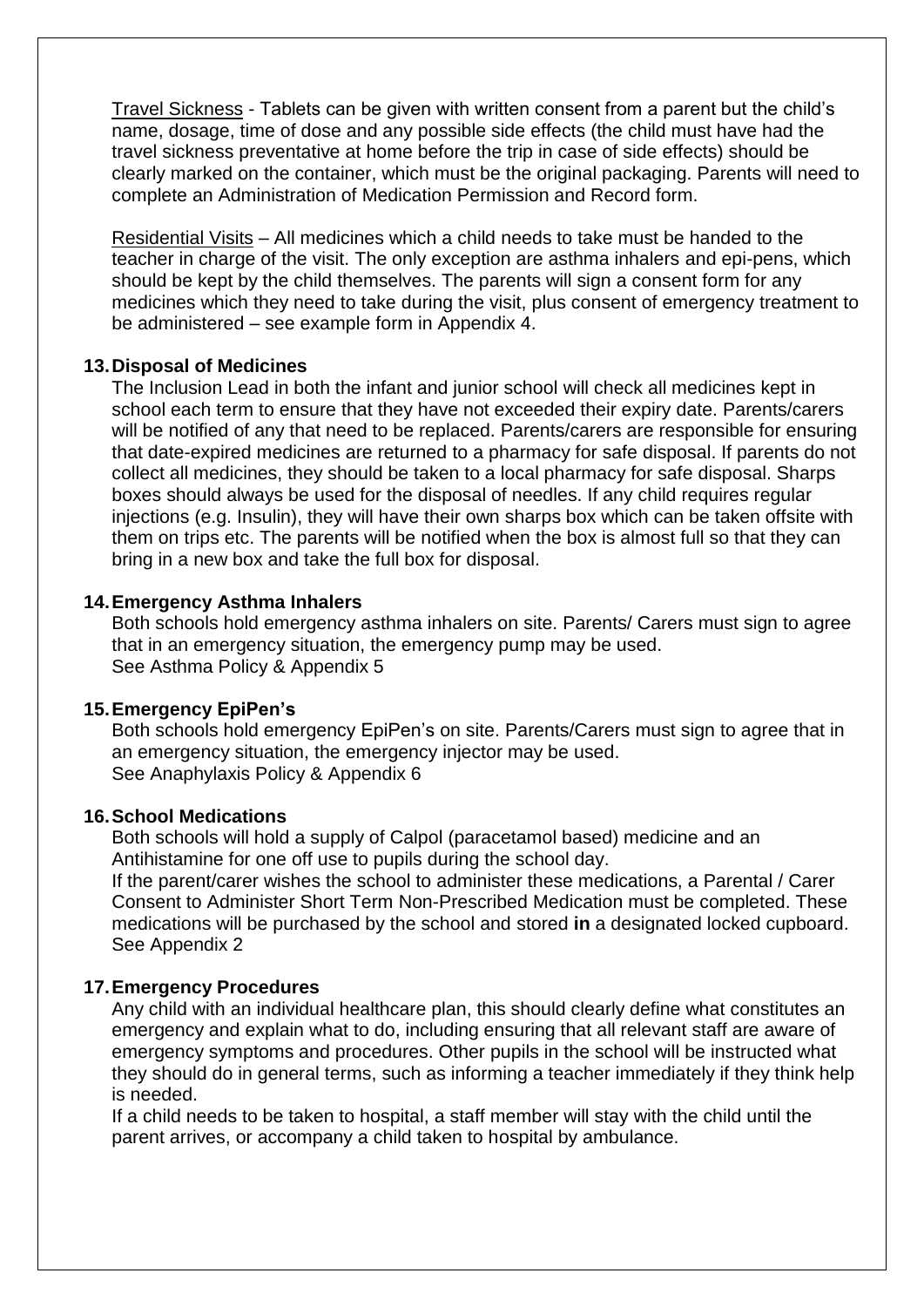# **Appendix 1 - Administration of Medication Permission and Record**

|                                                                                                                                                                                                                     | _Class: ______________Date: _____________ |
|---------------------------------------------------------------------------------------------------------------------------------------------------------------------------------------------------------------------|-------------------------------------------|
|                                                                                                                                                                                                                     |                                           |
|                                                                                                                                                                                                                     |                                           |
| <b>ONE FORM FOR EACH MEDICATION</b>                                                                                                                                                                                 |                                           |
|                                                                                                                                                                                                                     |                                           |
|                                                                                                                                                                                                                     |                                           |
|                                                                                                                                                                                                                     |                                           |
| Parent/Carer:                                                                                                                                                                                                       |                                           |
| I hereby give permission that the above medication, ordered by the doctor/dentist for my                                                                                                                            |                                           |
|                                                                                                                                                                                                                     |                                           |
| I understand that I must supply the school with the prescribed medicine in the original container dispensed<br>and properly labelled by pharmacist and will provide no more than a 5-day supply of said medication. |                                           |
| I will inform the school of any changes to the dosage or timings of the medication or if my child suffers any<br>side effects.                                                                                      |                                           |
| I understand that this medication must be collected by myself and if not, will be destroyed at the end of<br>term.                                                                                                  |                                           |
|                                                                                                                                                                                                                     |                                           |
|                                                                                                                                                                                                                     |                                           |
| WE WILL ENDEAVOUR TO ADMINISTER THE MEDICATION AT THE TIME STATED BUT THERE MAY<br>BE OCCASIONS WHEN THIS IS NOT POSSIBLE. WE WILL ALWAYS CONTACT YOU IF THIS                                                       |                                           |

**OCCURS**

| <b>Date</b> | Time given | <b>Dose Given</b> | <b>Member of staff</b> | <b>Initials</b> |
|-------------|------------|-------------------|------------------------|-----------------|
|             |            |                   |                        |                 |
|             |            |                   |                        |                 |
|             |            |                   |                        |                 |
|             |            |                   |                        |                 |
|             |            |                   |                        |                 |
|             |            |                   |                        |                 |
|             |            |                   |                        |                 |
|             |            |                   |                        |                 |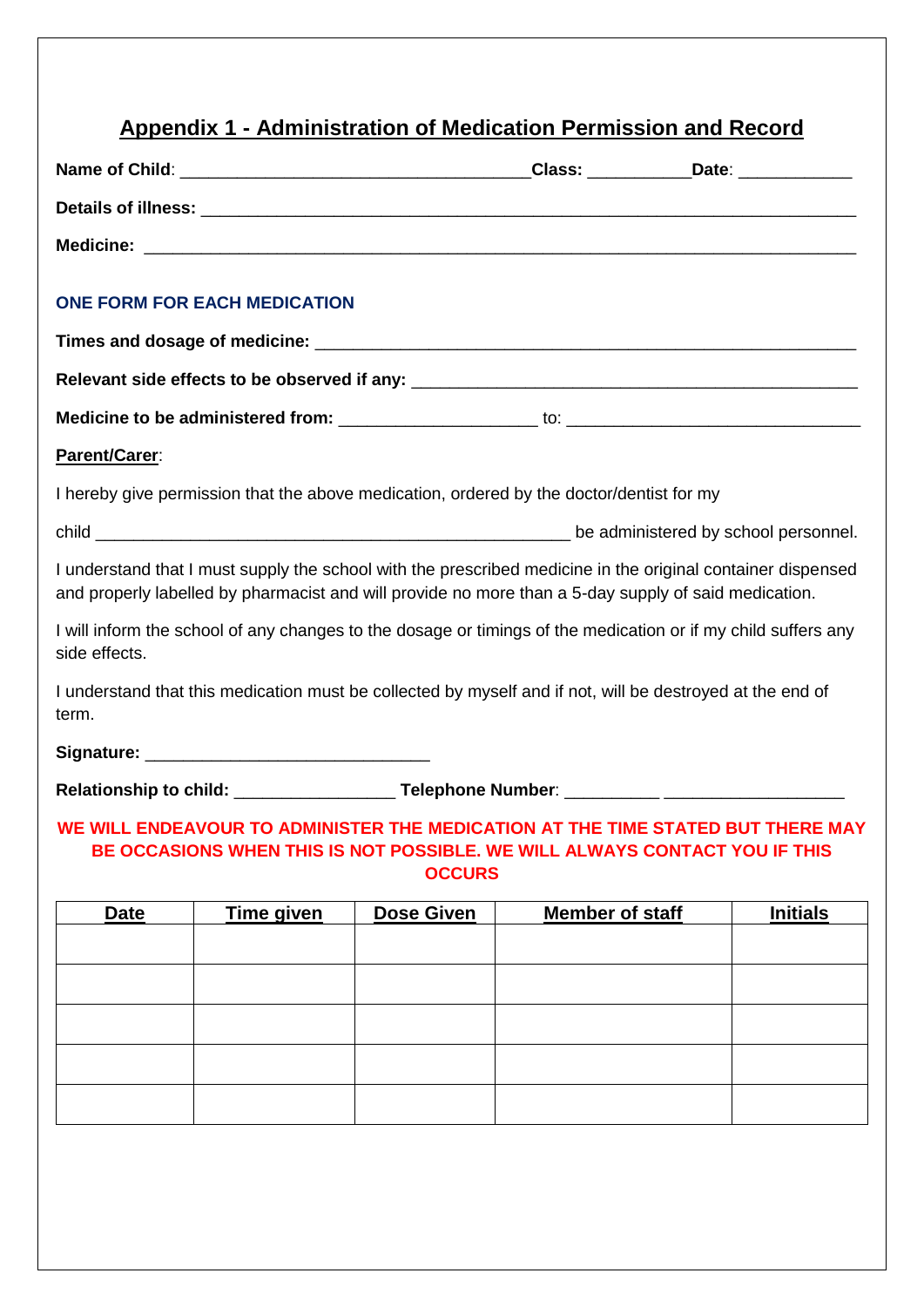# **Appendix 2 - Stillness Infant & Junior School**

## **Parental/Carer Consent to Administer Non-Prescribed Medication**

The school will not administer any medication unless this form is completed and signed. This information will be kept securely with your child's other school records. If further information is needed, we will contact you.

Please do not hesitate to contact the school if there are any issues you wish to discuss.

| <b>Child's Name</b> | Date of Birth |
|---------------------|---------------|
| Gender              | Year & Class  |

The Administering of Medications School Policy permits the school to administer the following nonprescription medications if your child develops the relevant symptoms during the school day. Pupils will be given a standard dose suitable for their age and weight.

You will be informed by telephone before the school administers the medication. The school holds a small stock of the following:



Calpol (Paracetamol based)

Antihistamine

**Tick the non-prescription medication above that you give your consent for the school to administer during the school day and confirm that you have administered these medications in the past without any adverse effect.** 

**You will inform the school of any doses you have administered at home prior to coming to school and of any changes to this consent.**

**Signature of Parent / Guardian:**

**Name:**

**Telephone Number:**

**Date:**

**Staff Member Accepting Consent Form:**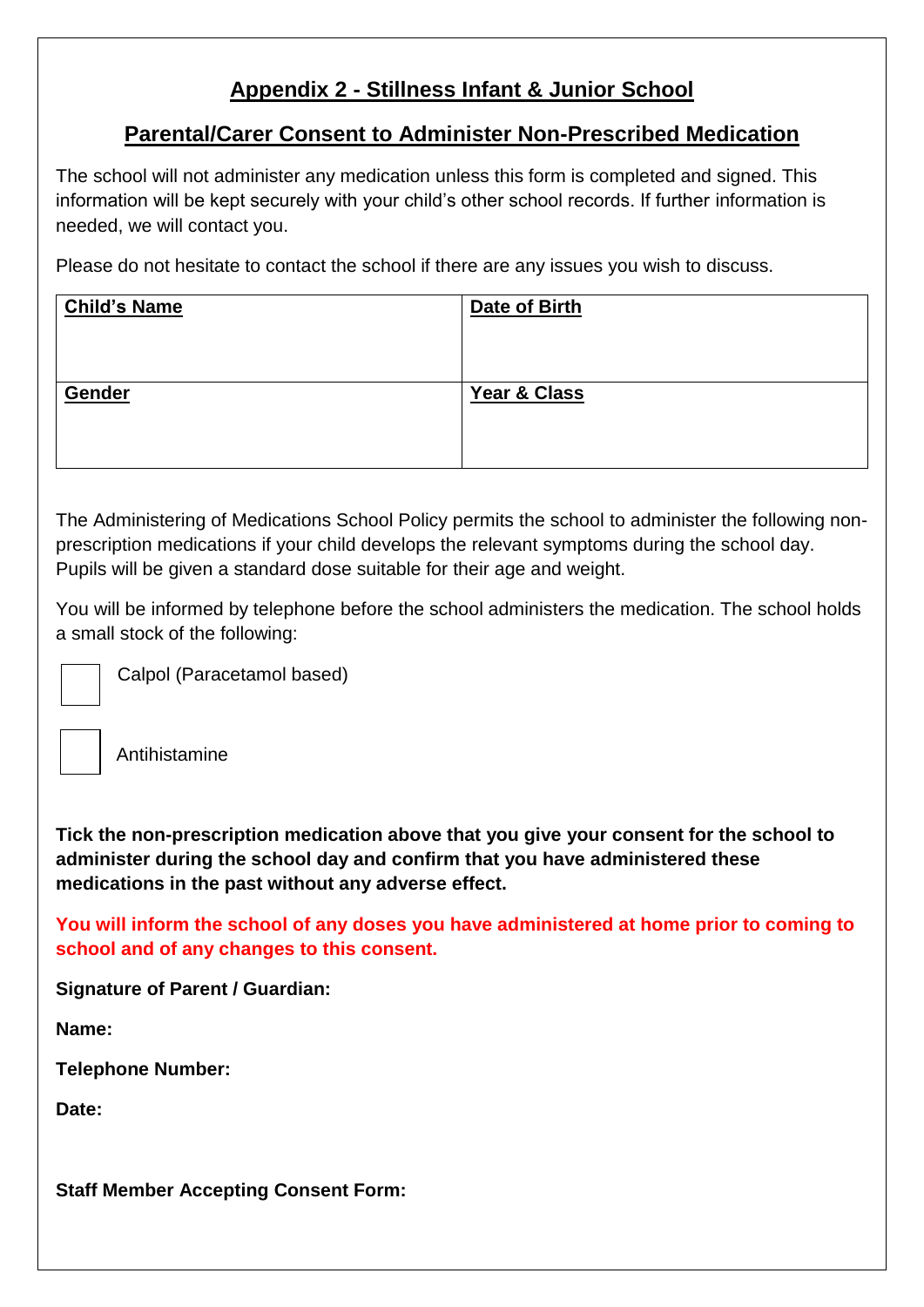# **Appendix 3 - Administration of Medication Continuation Sheet**

# **To be attached to permission form Sheet No\_\_\_\_\_\_\_\_\_**

| <b>Date</b> | <b>Time given</b> | Dose Given | <b>Member of staff</b> | <b>Initials</b> |
|-------------|-------------------|------------|------------------------|-----------------|
|             |                   |            |                        |                 |
|             |                   |            |                        |                 |
|             |                   |            |                        |                 |
|             |                   |            |                        |                 |
|             |                   |            |                        |                 |
|             |                   |            |                        |                 |
|             |                   |            |                        |                 |
|             |                   |            |                        |                 |
|             |                   |            |                        |                 |
|             |                   |            |                        |                 |
|             |                   |            |                        |                 |
|             |                   |            |                        |                 |
|             |                   |            |                        |                 |
|             |                   |            |                        |                 |
|             |                   |            |                        |                 |
|             |                   |            |                        |                 |
|             |                   |            |                        |                 |
|             |                   |            |                        |                 |
|             |                   |            |                        |                 |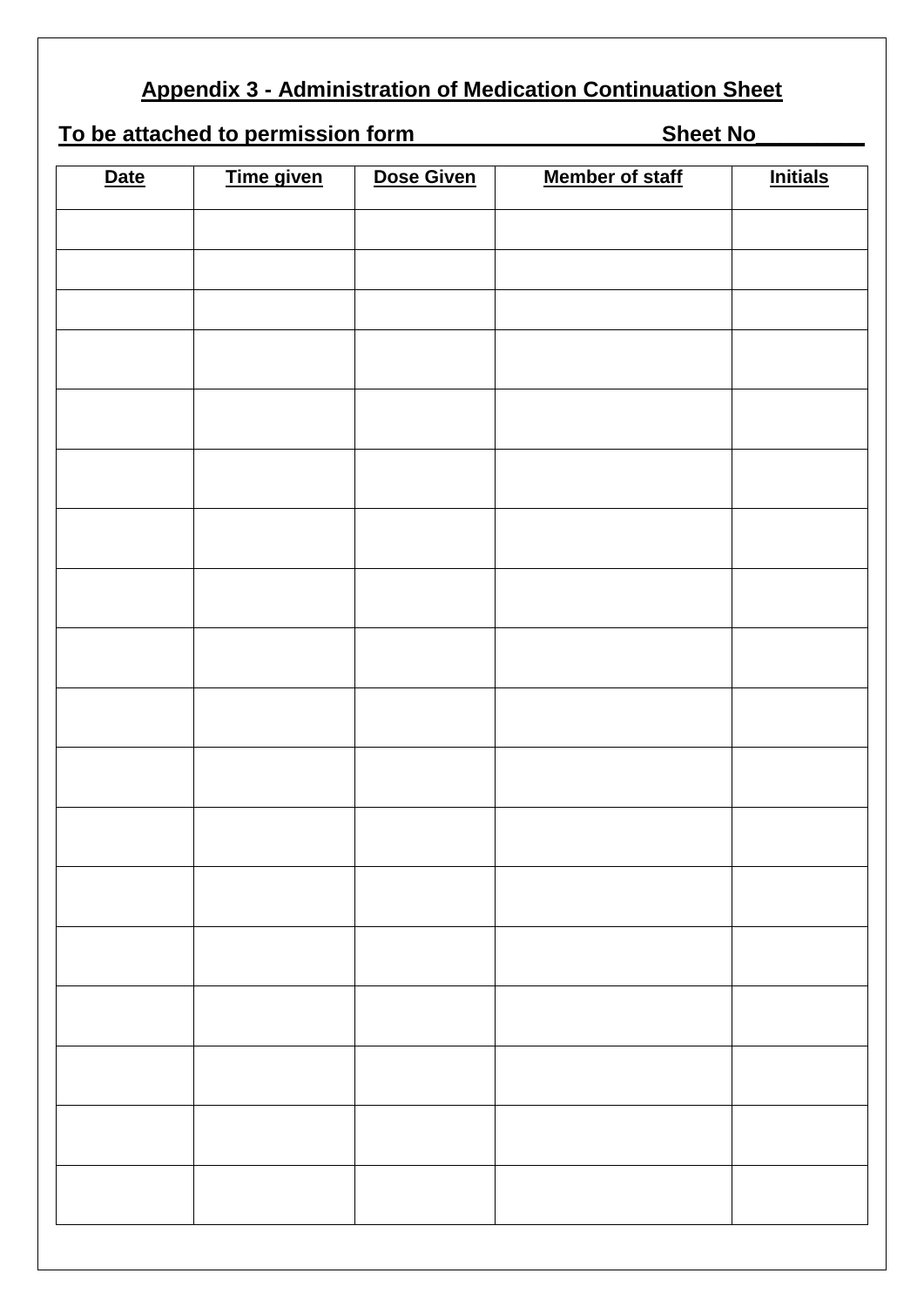# **Appendix 4 Stillness Infant & Junior School**

# **Consent to Administer Non-Prescribed Medication on a Residential Visit**

The school will not administer any medication unless this form is completed and signed. This information will be kept securely with your child's other school records. Whilst away, if your child feels unwell, the school staff may wish to administer the appropriate non – prescription medication.

Please do not hesitate to contact the school if there are any issues you wish to discuss.

| <b>Child's Name</b> | Date of Birth |
|---------------------|---------------|
| <b>Venue</b>        | Year & Class  |

If your child develops the relevant symptoms during the residential visit, they will be given a standard dose suitable for their age and weight of the appropriate non-prescribed medication below. If the symptoms persist, medical advice will be sought and if necessary, the emergency services called. The trip leader will also contact the parent / carer.

You will be informed of any medications administered on the trip when they return to the school by telephone.

The trip leader will be responsible for taking the following medications with them on the residential trip.



Calpol (Paracetamol based)



Antihistamine

Travel Sickness

**Tick the non-prescription medication above that you give your consent for the school to administer during the residential visit and confirm that you have administered these medications in the past without any adverse effect.** 

**You will inform the school of any doses you have administered at home prior to the departure of the journey and of any changes to this consent.**

**Signature of Parent / Guardian:**

**Name:**

**Emergency Contact Number:** 

**Date:**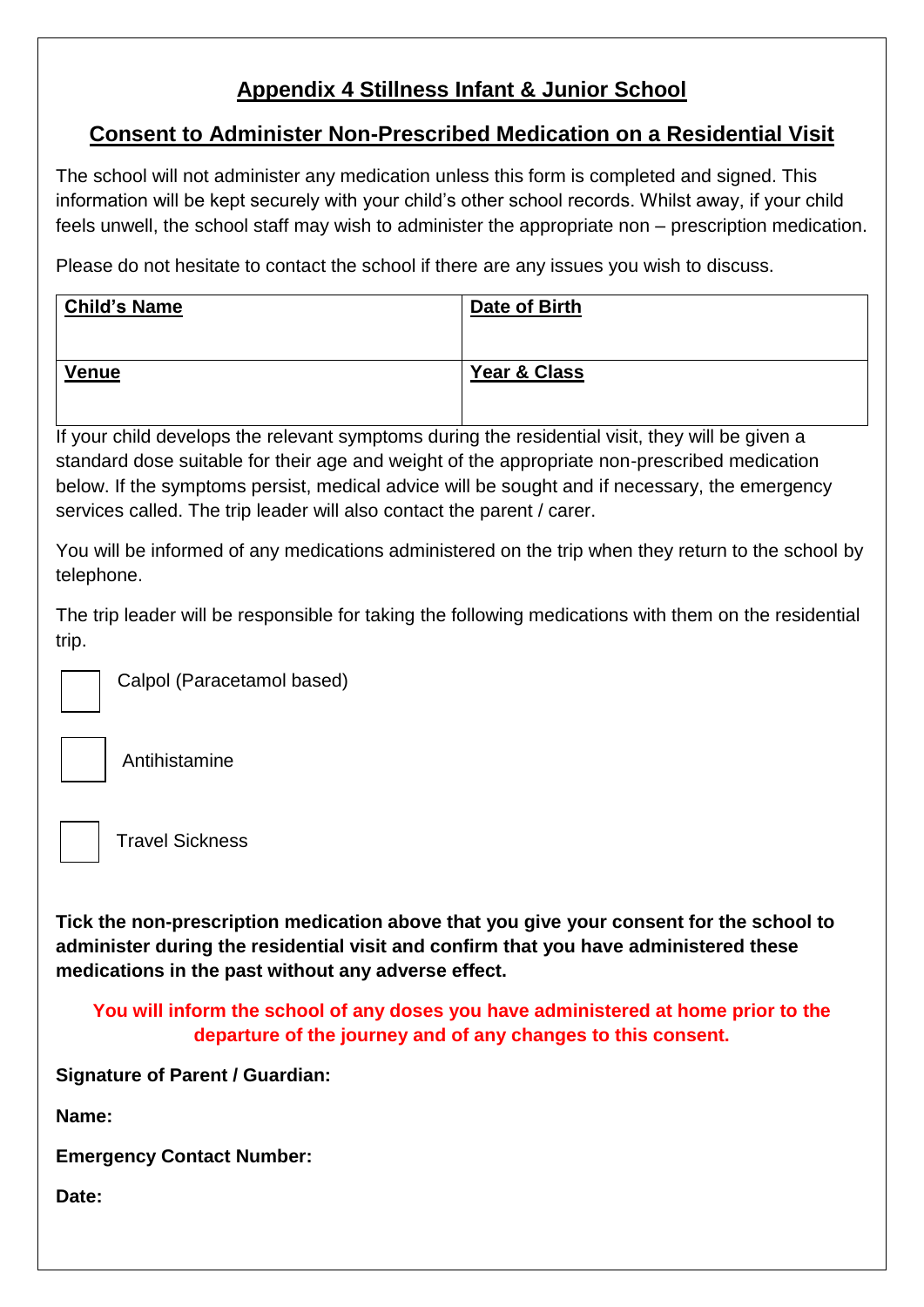# **Appendix 5 Stillness Infant and Junior Schools**

# **CONSENT FORM: USE OF EMERGENCY SALBUTAMOL INHALER**

From 1st October 2014 the Human Medicines Regulations 2014 will allow schools to keep a 'Salbutamol' inhaler for use in emergencies.

This will be used for any pupil with asthma or who has been prescribed an inhaler as a reliever medication. This can only be used if the pupils prescribed inhaler is not available.

As your child is on our Asthma Register and we have an Asthma Care plan in place for them we ask that you also give your permission for the Emergency inhaler to be administered should the occasion arise.

----------------------------------------------------------------------------------------------------------

1. In the event of my child displaying symptoms of asthma, and if their inhaler is not available or is unusable, I consent for my child to receive salbutamol from an emergency inhaler held by the school for such emergencies.

- 2. I will keep the school updated on:
	- Any changes in my child's medical condition including any changes of medications/dosages.
	- Any changes to the emergency contact details detailed below

| Parents / Carers address and contact details: |  |
|-----------------------------------------------|--|
|                                               |  |
|                                               |  |
| Entered on School Asthma Register Date: //    |  |
|                                               |  |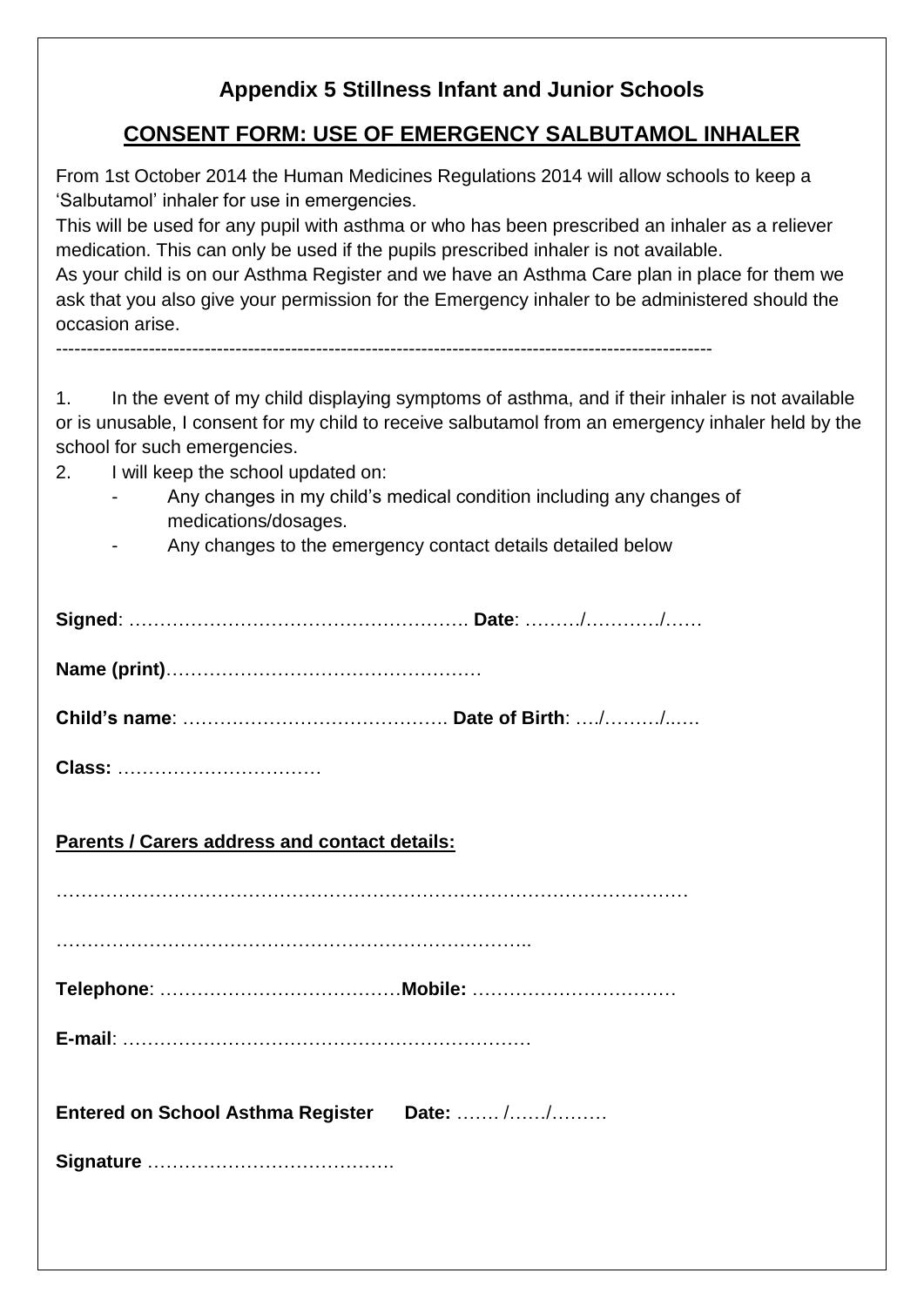# **Appendix 6 Stillness Infant and Junior Schools USE OF EMERGENCY ADRENALINE AUTO-INJECTOR**

Dear Parents / Carers Date: **Date:** Date: **Date:** Date: **Date: Date: Date: Date: Date: Date: Date: Date: Date: Date: Date: Date: Date: Date: Date: Date: Date: Date: Date: Date: Date:** 

## **Re: Adrenaline Auto-Injector (AAI) Pens (e.g. Epi-pen, Jext pen Emerade pen)**

Following the amendment to the Human Medicines Regulations 2012 to permit schools to hold spare adrenaline auto-injectors (AAIs), the Department of Health has issued non-statutory guidance to support schools in their management of AAIs.

Stillness Infant and Junior School has now made arrangements to hold emergency Adrenaline Auto-Injector pens for the use of students diagnosed with an allergy whose prescribed AAI pen is not available for various reasons in the event of an emergency.

According to our records, your son/daughter suffers from an allergy and has been prescribed an Adrenaline Auto-Injector (AAI) pen (for example Epi-pen, Jext pen, Emerade pen).

AAIs will only be administered to pupils for whom written parental consent for the use of the emergency AAI has been given.

If your son/daughter has been diagnosed with an allergy and has been prescribed an Adrenaline pen, please could you complete the attached form – Emergency Adrenaline Auto-Injector Consent Form.

Completed forms may be returned to the relevant school office.

Yours faithfully